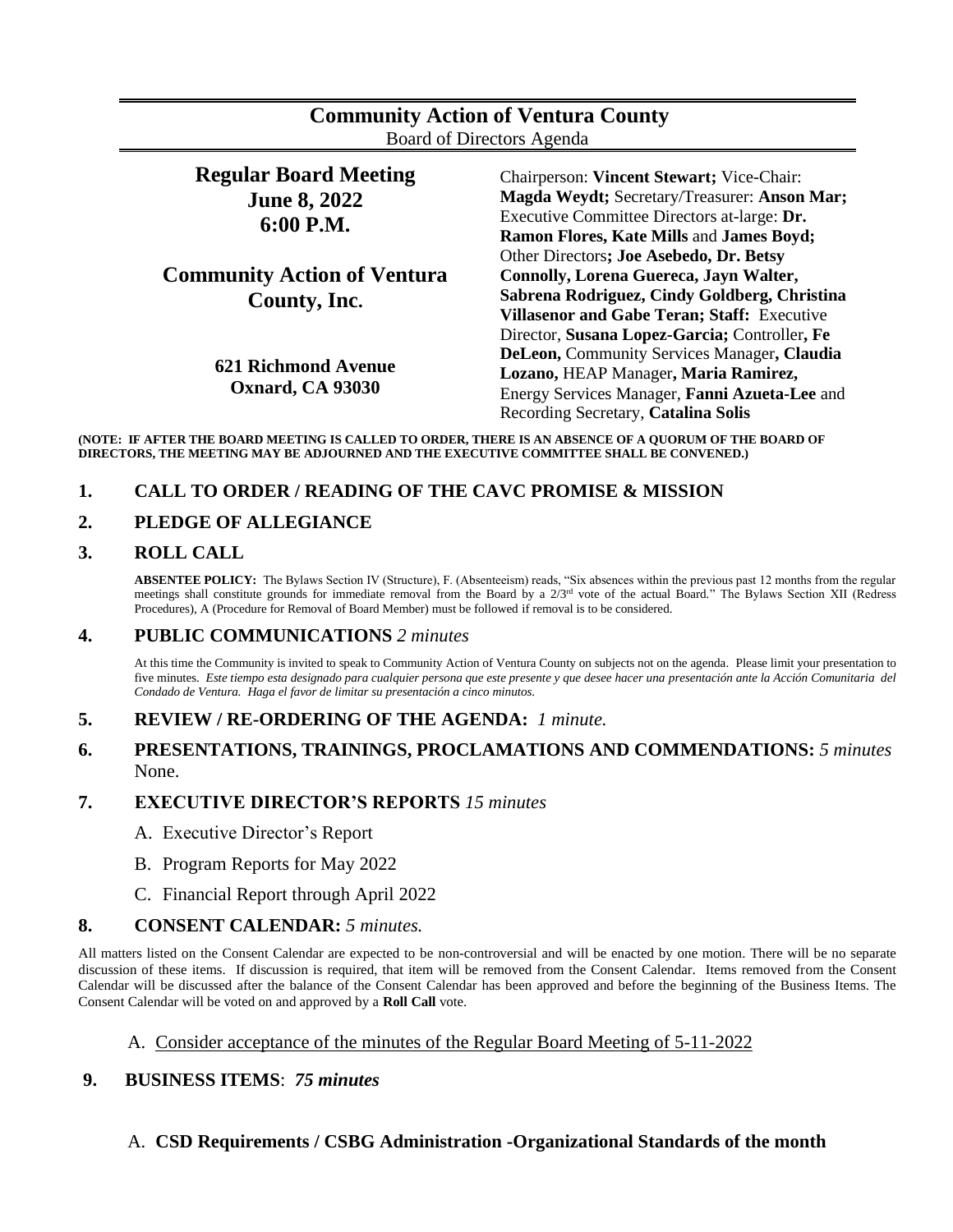*Organizational Standards 7.1 The organization has written personnel policies that have been reviewed by an attorney and approved by the governing board within the past 5 years Employee handbook Update*

Time allotted: *5 minutes*

### B. Appointment/Election of CAVC Board of Directors Officers (Chair, Vice Chair, Secretary/Treasurer)

Board Liaison: Vincent Stewart Staff Liaison: Executive Director, Susana Lopez-Garcia

RECOMMENDATION: Per conversation at the 5-11-22 Regular Board meeting the slate of officers can stay as is or discussion on whether any other board members have volunteered and/or move to appointment.

Time allotted: *10 minutes*

C. Rebranding – horizontal logo option to add to new logo

Board Liaison: Vincent Stewart Staff Liaison: Lorenzo Bislig

RECOMMENDATION: Discuss options and select one.

Time allotted: *10 minutes*

### D. ADA Shower construction update and costs

Board Liaison: Vincent Stewart Staff Liaison: Executive Director, Susana Lopez-Garcia

RECOMMENDATION: Board receive update and approve construction costs. *Roll call vote*

Time allotted: *5 minutes*

E. Strategic Plan 2023-2027 Update: Second half of Phase I of the Strategic Plan is to gather data from External entities (Donors, Partnerships, **Board Members** Elected Officials, Volunteers, Business, Public Agencies). A survey included in 5-11-22 Regular board meeting packet that the board filled out by May  $20<sup>th</sup>$ , & also suggest any questions we might have missed. Report out on this.

Board Liaison: Chair, Vincent Stewart Staff Liaison: Executive Director, Susana Lopez-Garcia

RECOMMENDATION: Board's involvement is their ideas on whom to contact for our distribution list for the external survey as our next steps. Report out from surveys.

Time allotted: *20 minutes*

F. CAVC Board meetings to continue virtually versus in person based on COVID impact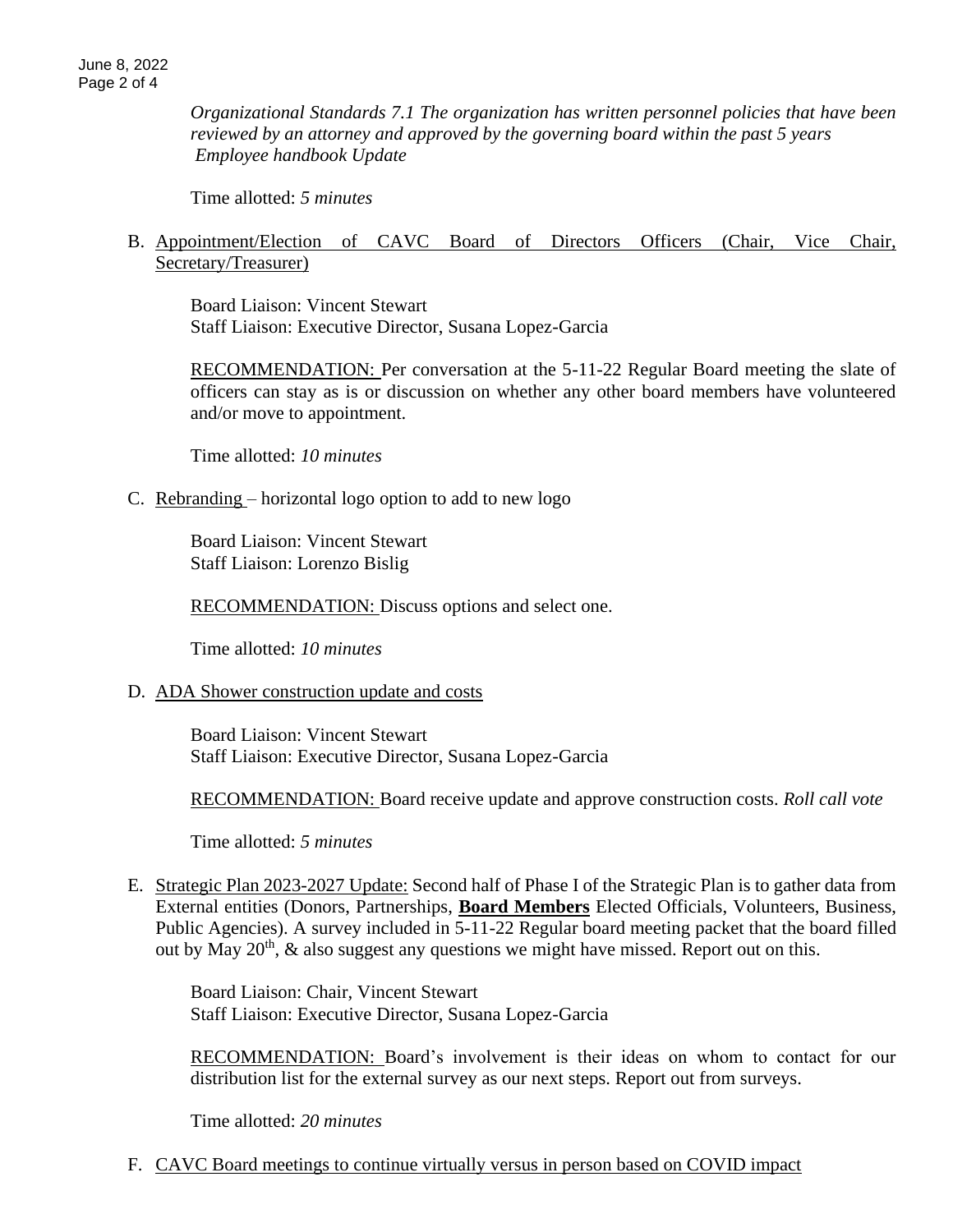June 8, 2022 Page 3 of 4

> Board Liaison: Chair, Vincent Stewart Staff Liaison: Executive Director, Susana Lopez-Garcia

RECOMMENDATION: That the board of directors re-authorize remote teleconference meetings of the governing bodies of Community Action of Ventura County in accordance with Assembly Bill 361 based on the following findings:

(i) The Governor's proclaimed state of emergency remains in effect.

(ii) As a result of the emergency, meeting in person would present imminent risks to the health or safety of attendees.

Time allotted: *10 minutes* 

G. Fund Development Committee revitalization: Director Mills wants to get this committee back on track. A call for membership and discussion on goals.

Board Liaison: Chair, Vincent Stewart Staff Liaison: Executive Director, Susana Lopez-Garcia

RECOMMENDATION: Board to discuss goals and membership.

Time allotted: *10 minutes*

H. CAVC 2022 Board Retreat: Discussion on topics & structure for Annual Board Retreat taking place on Saturday, August 20<sup>th</sup>, 2022.

Board Liaison: Chair, Vincent Stewart Staff Liaison: Executive Director, Susana Lopez-Garcia

RECOMMENDATION: Board discuss activities for the Annual Board Retreat of 8-20-22.

Time allotted: *5 minutes* 

### **10. CORRESPONDENCE, ROSTERS, INFORMATION ITEMS AND FUTURE AGENDA ITEMS**:

- A) Updated Staff Phone List
- B) Acronyms List
- C) CAVC Organizational Chart

# **11. BOARD MEMBERS REPORTS AND ANNOUNCEMENTS**

7-13-2022 Next Regular Board Meeting. Items Board Members wish to have considered for a future agenda may be suggested under this item and, if agreed to, the item(s) will be placed on the appropriate upcoming agenda(s). Other comments and announcements by Board members may also be made at this time.

## **CAVC Standing Committees:**

(A) **Executive Committee**: Chair, Stewart; Vice-Chair, Weydt; Secretary/Treasurer, Mar; Director, Dr. Flores, Director, Mills and Director Boyd. Staff: Executive Director, Susana Lopez-Garcia, Next EC meeting TBD.